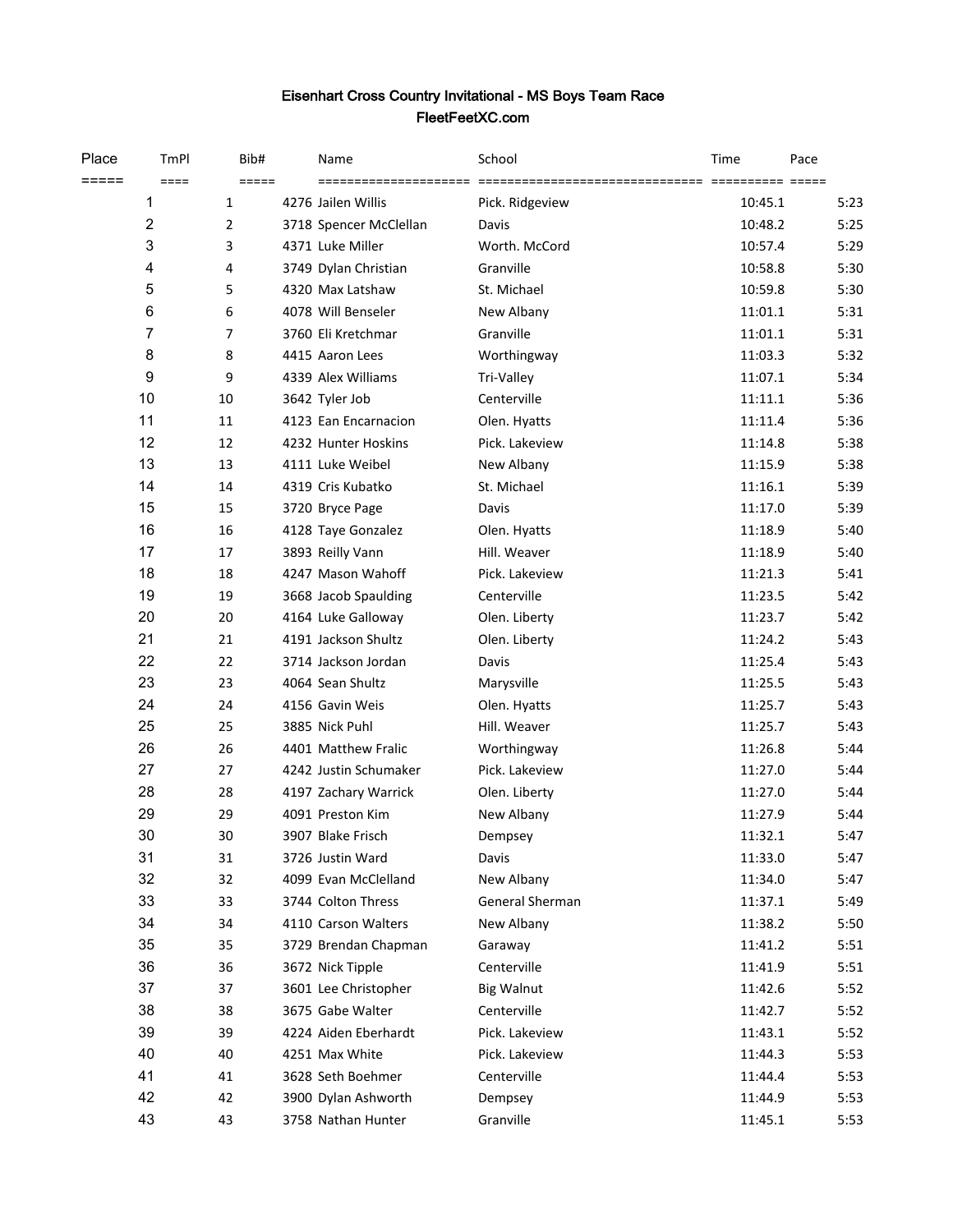| 44 | 44 | 3933 Ryan Card            | Jones                | 11:45.2 | 5:53 |
|----|----|---------------------------|----------------------|---------|------|
| 45 | 45 | 3650 Conner Krause        | Centerville          | 11:46.1 | 5:54 |
| 46 | 46 | 4001 Josh Razor           | <b>Dublin Karrer</b> | 11:47.6 | 5:54 |
| 47 | 47 | 4249 Caden Watts          | Pick. Lakeview       | 11:47.6 | 5:54 |
| 48 | 48 | 4040 Brian Boston         | Marysville           | 11:48.6 | 5:55 |
| 49 | 49 | 3877 Alex Hudson          | Hill. Weaver         | 11:48.9 | 5:55 |
| 50 | 50 | 4087 Andy Dunn            | New Albany           | 11:49.1 | 5:55 |
| 51 | 51 | 4265 Andrew Klipfer       | Pick. Ridgeview      | 11:49.9 | 5:55 |
| 52 | 52 | 4317 Luke Knueve          | St. Michael          | 11:50.1 | 5:56 |
| 53 | 53 | 3809 Andy Powell          | Dublin Grizzell      | 11:50.1 | 5:56 |
| 54 | 54 | 4245 Grant Turnbull       | Pick. Lakeview       | 11:51.5 | 5:56 |
| 55 | 55 | 4338 Nathan Sauerbrey     | Tri-Valley           | 11:53.9 | 5:57 |
| 56 | 56 | 4326 Carson Smith         | St. Michael          | 11:54.3 | 5:58 |
| 57 | 57 | 3858 Brian Kitchen        | Hill. Memorial       | 11:54.4 | 5:58 |
| 58 | 58 | 4184 Tommy Richards       | Olen. Liberty        | 11:55.5 | 5:58 |
| 59 | 59 | 3680 Aidan Zink           | Centerville          | 11:55.6 | 5:58 |
| 60 |    | 4223 Sam Duvall           | Pick. Lakeview       | 11:56.1 | 5:59 |
| 61 | 60 | 4174 Andrew Lee           | Olen. Liberty        | 11:56.7 | 5:59 |
| 62 | 61 | 4112 Owen Weikert         | New Albany           | 11:57.0 | 5:59 |
| 63 | 62 | 3800 Jack Like            | Dublin Grizzell      | 11:57.6 | 5:59 |
| 64 | 63 | 4357 Daniel Battle        | Worth. McCord        | 11:58.1 | 6:00 |
| 65 | 64 |                           |                      | 11:59.4 |      |
|    |    | 3721 Reece Page           | Davis                |         | 6:00 |
| 66 | 65 | 3687 Cyrus Richardson     | Col. Academy         | 11:59.5 | 6:00 |
| 67 | 66 | 4391 Samuel Caine         | Worthingway          | 12:00.4 | 6:01 |
| 68 | 67 | 3777 Brooks Clouser       | Dublin Grizzell      | 12:00.7 | 6:01 |
| 69 |    | 4254 Derek Wippel         | Pick. Lakeview       | 12:02.4 | 6:02 |
| 70 |    | 4218 Alex Becker          | Pick. Lakeview       | 12:03.0 | 6:02 |
| 71 | 68 | 4171 Connor Kilrain       | Olen. Liberty        | 12:03.3 | 6:02 |
| 72 | 69 | 4069 Bryce Thomas         | Marysville           | 12:03.5 | 6:02 |
| 73 | 70 | 3963 Zakary Boroff        | Dublin Karrer        | 12:04.3 | 6:03 |
| 74 |    | 4075 Nick Akin            | New Albany           | 12:04.3 | 6:03 |
| 75 | 71 | 3887 Jake Sampson         | Hill. Weaver         | 12:05.3 | 6:03 |
| 76 | 72 | 4337 Arpen Parekh         | Tri-Valley           | 12:06.3 | 6:04 |
| 77 | 73 | 4281 Isaac Frank          | Dublin Sells         | 12:06.9 | 6:04 |
| 78 | 74 | 4163 Drew Gaitten         | Olen. Liberty        | 12:07.7 | 6:04 |
| 79 | 75 | 4394 Aidan Crowley        | Worthingway          | 12:07.9 | 6:04 |
| 80 | 76 | 4293 Justin Richey        | Dublin Sells         | 12:08.7 | 6:05 |
| 81 | 77 | 4366 Nate Harris          | Worth. McCord        | 12:09.5 | 6:05 |
| 82 | 78 | 3916 Parker Nevius        | Dempsey              | 12:09.8 | 6:05 |
| 83 | 79 | 4345 Andrew Potter        | Waggoner             | 12:09.9 | 6:05 |
| 84 |    | 4097 Kaleb Matt           | New Albany           | 12:10.9 | 6:06 |
| 85 | 80 | 3731 Parker Graf          | Garaway              | 12:11.7 | 6:06 |
| 86 | 81 | 3747 Aidan Whitlatch      | General Sherman      | 12:11.8 | 6:06 |
| 87 | 82 | 3854 Vincent Cutrell      | Hill. Memorial       | 12:12.4 | 6:07 |
| 88 |    | 4187 Tyler Schaffernocker | Olen. Liberty        | 12:13.1 | 6:07 |
| 89 | 83 | 3780 Joey Duco            | Dublin Grizzell      | 12:13.6 | 6:07 |
| 90 | 84 | 3894 Brady Whiteside      | Hill. Weaver         | 12:13.7 | 6:07 |
| 91 | 85 | 4271 Owen Sauer           | Pick. Ridgeview      | 12:15.1 | 6:08 |
|    |    |                           |                      |         |      |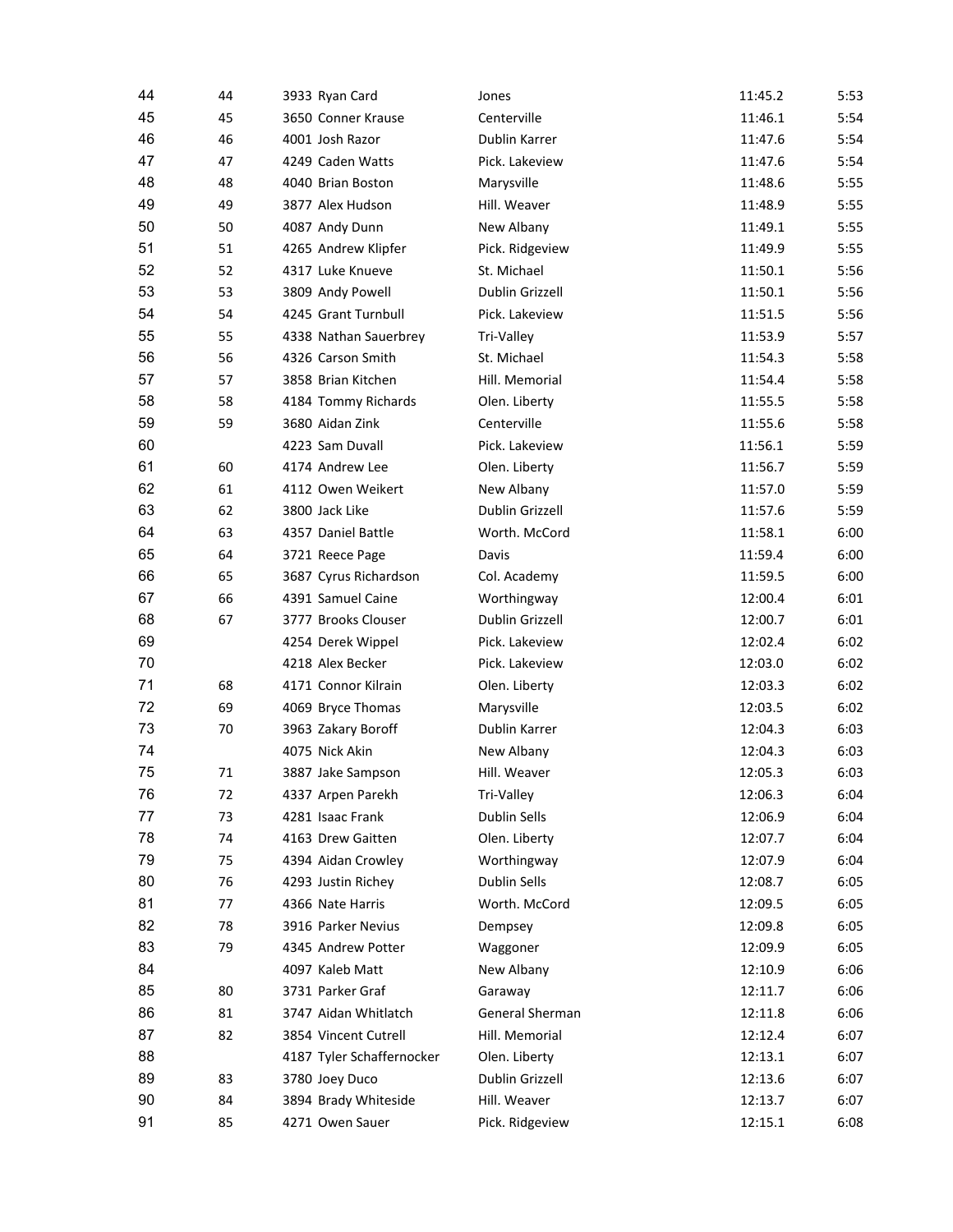| 92  | 86  | 4006 Liam Shaughnessy   | Dublin Karrer          | 12:16.9 | 6:09 |
|-----|-----|-------------------------|------------------------|---------|------|
| 93  | 87  | 3867 Ryan Clark         | Hill. Weaver           | 12:16.9 | 6:09 |
| 94  | 88  | 3884 Roman Neimeier     | Hill. Weaver           | 12:17.3 | 6:09 |
| 95  | 89  | 3923 Eric Stewart       | Dempsey                | 12:19.1 | 6:10 |
| 96  | 90  | 4048 Graham Guider      | Marysville             | 12:20.6 | 6:11 |
| 97  | 91  | 4207 Keegan Knapp       | Olen. Orange           | 12:21.4 | 6:11 |
| 98  | 92  | 3926 Toby Thomas        | Dempsey                | 12:21.7 | 6:11 |
| 99  | 93  | 4202 Calvin Davies      | Olen. Orange           | 12:21.8 | 6:11 |
| 100 | 94  | 3802 Quinn McCrabb      | Dublin Grizzell        | 12:22.1 | 6:12 |
| 101 | 95  | 4124 Jack Federer       | Olen. Hyatts           | 12:22.9 | 6:12 |
| 102 | 96  | 3779 Toma Davis         | Dublin Grizzell        | 12:23.1 | 6:12 |
| 103 |     | 3862 Sam Aldridge       | Hill. Weaver           | 12:23.8 | 6:12 |
| 104 | 97  | 4407 David Horton       | Worthingway            | 12:24.4 | 6:13 |
| 105 |     | 4158 Jacob Bockenstette | Olen. Liberty          | 12:24.8 | 6:13 |
| 106 | 98  | 4264 Gavin Kelly        | Pick. Ridgeview        | 12:25.6 | 6:13 |
| 107 |     | 4170 Nate Karr          | Olen. Liberty          | 12:25.7 | 6:13 |
| 108 | 99  | 3741 Styron Lebbie      | General Sherman        | 12:26.1 | 6:14 |
| 109 | 100 | 4269 Andrew Osler       | Pick. Ridgeview        | 12:26.2 | 6:14 |
| 110 | 101 | 3940 Jack Lowe          | Jones                  | 12:26.6 | 6:14 |
| 111 |     | 4083 Eric Dehmer        | New Albany             | 12:26.9 | 6:14 |
| 112 | 102 | 4116 Nathan Beasley     | Olen. Hyatts           | 12:27.0 | 6:14 |
| 113 | 103 | 3962 Ben Bornhorst      | Dublin Karrer          | 12:27.2 | 6:14 |
| 114 | 104 | 3969 Aidan Eberhardt    | Dublin Karrer          | 12:27.6 | 6:14 |
| 115 |     | 3635 James Erwin        | Centerville            | 12:28.0 | 6:14 |
| 116 | 105 | 4063 Jackson Segner     | Marysville             | 12:28.7 | 6:15 |
| 117 | 106 | 3773 Nolan Boyea        | <b>Dublin Grizzell</b> | 12:29.3 | 6:15 |
| 118 |     | 3771 Sam Boggess        | Dublin Grizzell        | 12:30.8 | 6:16 |
| 119 | 107 | 4060 Cannon Moser       | Marysville             | 12:31.1 | 6:16 |
| 120 | 108 | 4134 Declan Johnson     | Olen. Hyatts           | 12:31.7 | 6:16 |
| 121 |     | 3636 Luke Fullenkamp    | Centerville            | 12:32.2 | 6:17 |
| 122 | 109 | 3723 Coleman Thomas     | Davis                  | 12:33.0 | 6:17 |
| 123 | 110 | 4066 Samuel Skidmore    | Marysville             | 12:33.4 | 6:17 |
| 124 | 111 | 4013 Cade Ware          | Dublin Karrer          | 12:34.2 | 6:18 |
| 125 | 112 | 3925 Juan Tello         | Dempsey                | 12:35.2 | 6:18 |
| 126 | 113 | 3928 Liam Waselko       | Dempsey                | 12:36.1 | 6:19 |
| 127 |     | 3664 Nicholas Perez     | Centerville            | 12:37.4 | 6:19 |
| 128 | 114 | 3734 Quinten Schwartz   | Garaway                | 12:38.5 | 6:20 |
| 129 | 115 | 4285 Shogo Hudson       | <b>Dublin Sells</b>    | 12:39.2 | 6:20 |
| 130 | 116 | 3983 Evan Jajack        | Dublin Karrer          | 12:39.3 | 6:20 |
| 131 |     | 4359 Chris Coppel       |                        |         |      |
| 132 | 117 |                         | Worth. McCord          | 12:40.1 | 6:21 |
|     | 118 | 4408 Miles Howland      | Worthingway            | 12:40.3 | 6:21 |
| 133 | 119 | 4369 Owen Marano        | Worth. McCord          | 12:40.6 | 6:21 |
| 134 | 120 | 4210 Colin McCloskey    | Olen. Orange           | 12:41.3 | 6:21 |
| 135 |     | 3911 Noah Hatton        | Dempsey                | 12:41.5 | 6:21 |
| 136 | 121 | 4373 Jackson Pinschenat | Worth. McCord          | 12:42.1 | 6:22 |
| 137 | 122 | 4384 Parks Adams        | Worthingway            | 12:42.3 | 6:22 |
| 138 | 123 | 4330 Joe White          | St. Michael            | 12:43.8 | 6:22 |
| 139 |     | 3987 Sam Kim            | Dublin Karrer          | 12:44.0 | 6:23 |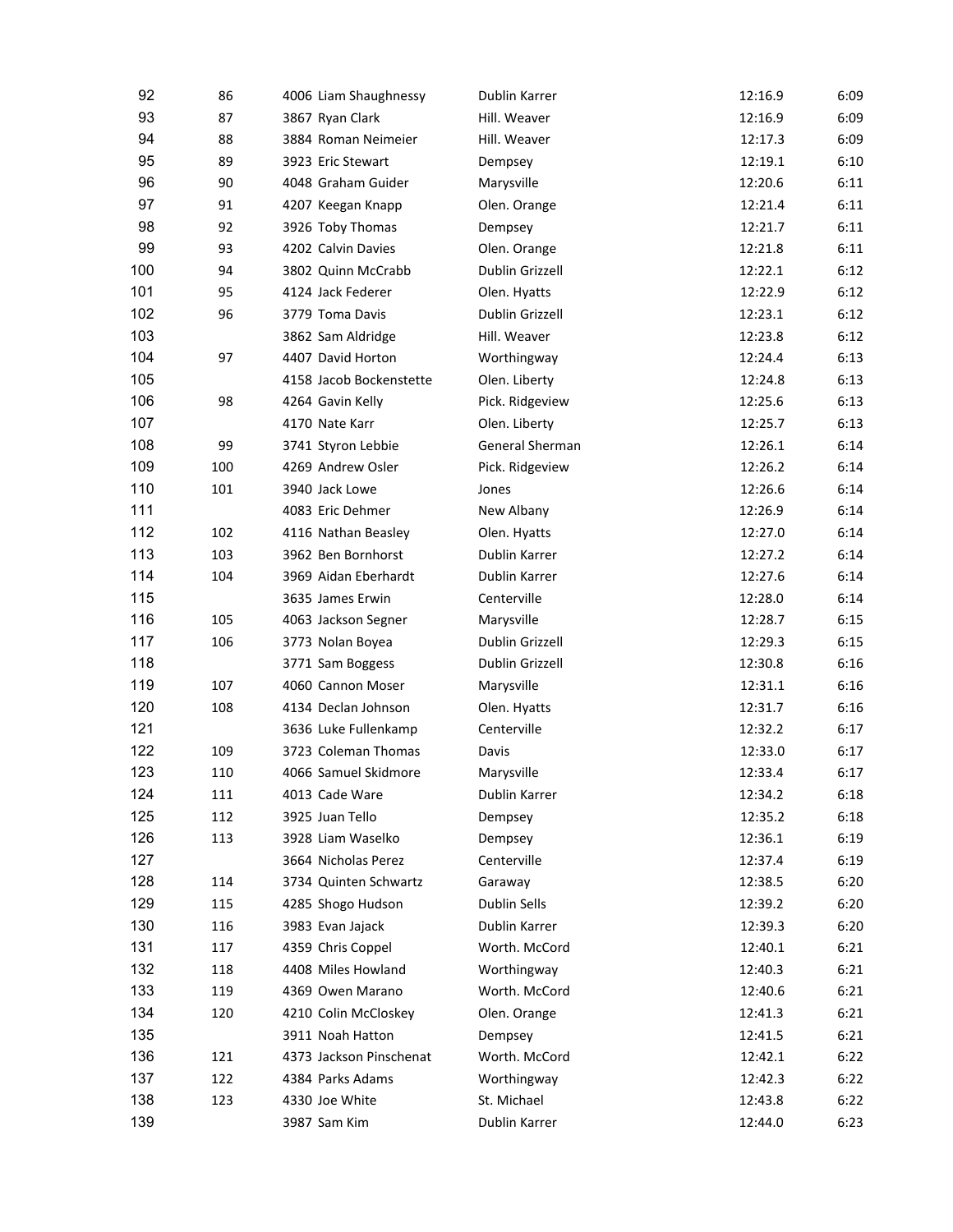| 140 |     | 4405 Owen Hedberg       | Worthingway         | 12:44.7 | 6:23 |
|-----|-----|-------------------------|---------------------|---------|------|
| 141 | 124 | 4347 Jarrett Doherty    | Worth. Christian    | 12:44.9 | 6:23 |
| 142 | 125 | 3939 Cam Holland        | Jones               | 12:45.9 | 6:23 |
| 143 |     | 3924 Sebastian Stewart  | Dempsey             | 12:47.2 | 6:24 |
| 144 | 126 | 3852 Noah Buschur       | Hill. Memorial      | 12:47.5 | 6:24 |
| 145 | 127 | 4353 Sam Spires         | Worth. Christian    | 12:47.5 | 6:24 |
| 146 |     | 3895 Zach Whitney       | Hill. Weaver        | 12:47.5 | 6:24 |
| 147 |     | 3968 Eli Corbin         | Dublin Karrer       | 12:48.3 | 6:25 |
| 148 | 128 | 4297 Jonathan Scardon   | <b>Dublin Sells</b> | 12:49.3 | 6:25 |
| 149 | 129 | 3755 Ethan Guglielmi    | Granville           | 12:49.6 | 6:25 |
| 150 | 130 | 4204 Carter Giacomelli  | Olen. Orange        | 12:50.7 | 6:26 |
| 151 |     | 4000 Lewis Park         | Dublin Karrer       | 12:51.7 | 6:26 |
| 152 | 131 | 3763 Dylan Sarrensen    | Granville           | 12:53.6 | 6:27 |
| 153 | 132 | 3762 Julian Rodgers     | Granville           | 12:55.5 | 6:28 |
| 154 |     | 4431 Tyler Silman       | Worthingway         | 12:57.4 | 6:29 |
| 155 | 133 | 4284 Kengo Hudson       | Dublin Sells        | 12:57.7 | 6:29 |
| 156 | 134 | 3614 Monebrake Jordan   | <b>Big Walnut</b>   | 12:57.9 | 6:29 |
| 157 | 135 | 4329 Jake Vanausdale    | St. Michael         | 12:58.2 | 6:30 |
| 158 | 136 | 3735 Zach Wicker        | Garaway             | 13:00.1 | 6:31 |
| 159 | 137 | 4280 Matthew Ehlert     | Dublin Sells        | 13:00.9 | 6:31 |
| 160 | 138 | 4141 Joshua McKnight    | Olen. Hyatts        | 13:01.2 | 6:31 |
| 161 | 139 | 4032 Devin Dawson       | Logan               | 13:02.3 | 6:32 |
| 162 | 140 | 3739 Cortez Ferguson    | General Sherman     | 13:03.4 | 6:32 |
| 163 | 141 | 4365 Luke Gilbert       | Worth. McCord       | 13:04.1 | 6:33 |
| 164 | 142 | 3853 Evan Corea         | Hill. Memorial      | 13:04.4 | 6:33 |
| 165 |     | 4424 Burke Mooney       | Worthingway         | 13:05.7 | 6:33 |
| 166 | 143 | 4341 Max Hutson-Comeaux | Waggoner            | 13:06.1 | 6:34 |
| 167 | 144 | 4294 Jackson Roe        | Dublin Sells        | 13:06.2 | 6:34 |
| 168 | 145 | 4256 Trevor Blankenship | Pick. Ridgeview     | 13:06.5 | 6:34 |
| 169 |     | 4301 Mason Slavens      | <b>Dublin Sells</b> | 13:07.3 | 6:34 |
| 170 |     | 4433 Ben Smith          | Worthingway         | 13:08.0 | 6:34 |
| 171 |     | 4120 Tyler Davis        | Olen. Hyatts        | 13:09.5 | 6:35 |
| 172 | 146 | 4340 Yonas Abraham      | Waggoner            | 13:09.5 | 6:35 |
| 173 |     | 3881 Alexander Kafka    | Hill. Weaver        | 13:11.5 | 6:36 |
| 174 | 147 | 4325 Freddy Shimp       | St. Michael         | 13:12.1 | 6:37 |
| 175 | 148 | 3947 Patrick Ray        | Jones               | 13:12.6 | 6:37 |
| 176 | 149 | 4257 Griffin Burkey     | Pick. Ridgeview     | 13:13.2 | 6:37 |
| 177 | 150 | 3951 Jacob Schomer      | Jones               | 13:16.1 | 6:39 |
| 178 |     | 4129 Owen Green         | Olen. Hyatts        | 13:16.9 | 6:39 |
| 179 |     | 4292 Ben Moffit         | <b>Dublin Sells</b> | 13:17.0 | 6:39 |
| 180 | 151 | 3728 Heinrich Asbury    | Garaway             | 13:18.7 | 6:40 |
| 181 | 152 | 3618 Myerholtz Logan    | <b>Big Walnut</b>   | 13:19.4 | 6:40 |
| 182 | 153 | 3604 Swager Ethan       | <b>Big Walnut</b>   | 13:19.6 | 6:40 |
| 183 | 154 | 3612 Lehman Jacob       | <b>Big Walnut</b>   | 13:19.9 | 6:40 |
| 184 | 155 | 4199 Ayden Benishek     | Olen. Orange        | 13:20.4 | 6:41 |
| 185 |     | 4268 Finnegan Miller    | Pick. Ridgeview     | 13:21.1 | 6:41 |
| 186 | 156 | 4035 Lang McKnight      | Logan               | 13:24.3 | 6:43 |
| 187 | 157 | 3766 Trent Walker       | Granville           | 13:24.3 | 6:43 |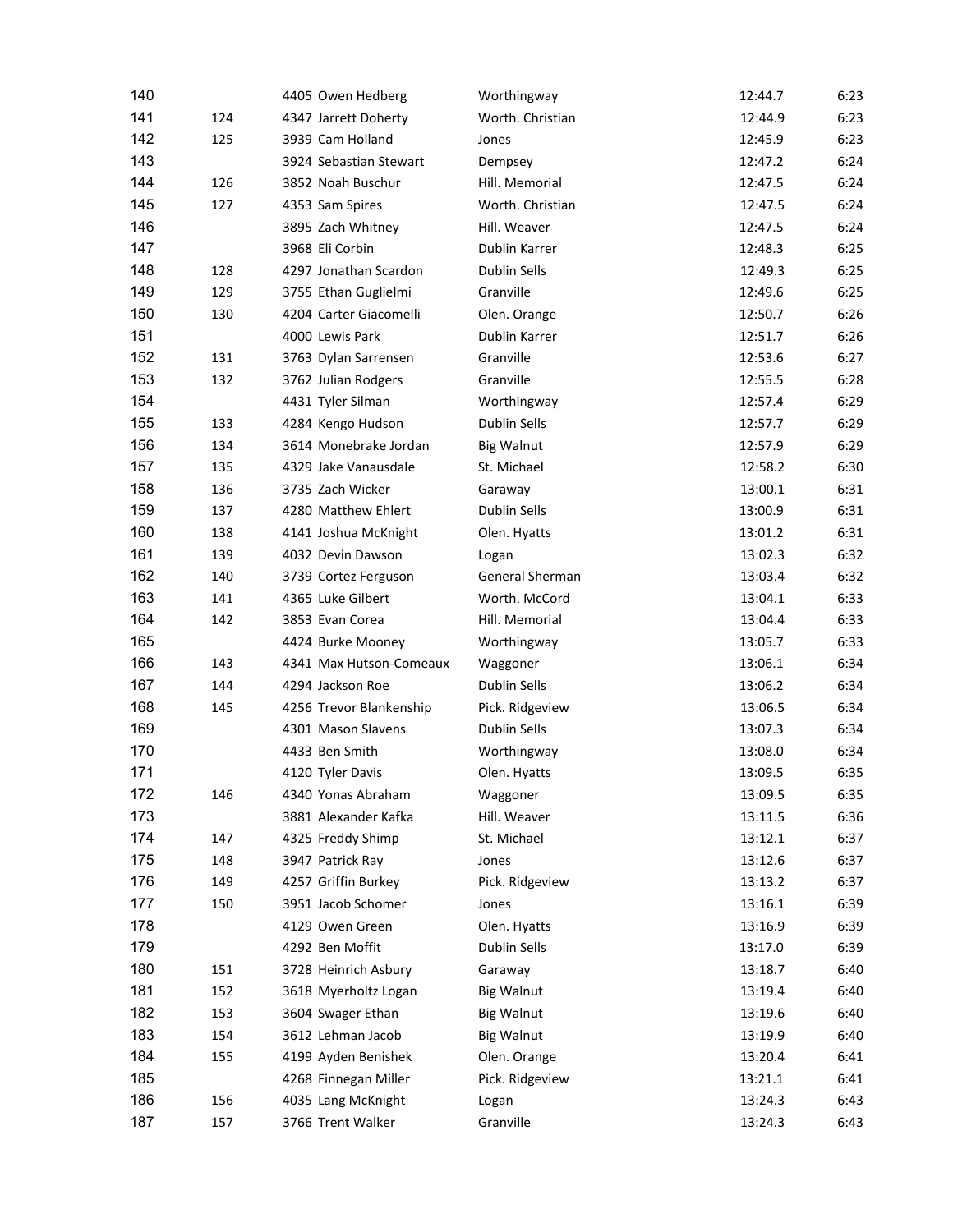| 188        |     | 4379 Shane Stumbaugh     | Worth. McCord                   | 13:25.2 | 6:43 |
|------------|-----|--------------------------|---------------------------------|---------|------|
| 189        | 158 | 4201 Will Carcamo        | Olen. Orange                    | 13:25.3 | 6:43 |
| 190        | 159 | 3732 Bobby Palmer        | Garaway                         | 13:25.8 | 6:43 |
| 191        | 160 | 3684 Jonathan Hammond    | Col. Academy                    | 13:25.9 | 6:43 |
| 192        | 161 | 4205 Jack Helmer         | Olen. Orange                    | 13:26.8 | 6:44 |
| 193        |     | 4315 Finn Kephart        | St. Michael                     | 13:27.9 | 6:44 |
| 194        | 162 | 3686 Ryan Regan          | Col. Academy                    | 13:29.8 | 6:45 |
| 195        | 163 | 3855 Connor Gleason      | Hill. Memorial                  | 13:30.9 | 6:46 |
| 196        | 164 | 3941 Isaac Lute          | Jones                           | 13:34.4 | 6:48 |
| 197        | 165 | 3733 Jonathan Schlabach  | Garaway                         | 13:34.4 | 6:48 |
| 198        | 166 | 3859 Tyler Lasch         | Hill. Memorial                  | 13:34.4 | 6:48 |
| 199        |     | 3756 Andrew Harms        | Granville                       | 13:40.1 | 6:51 |
| 200        |     | 4270 Mark Pennington     | Pick. Ridgeview                 | 13:41.9 | 6:51 |
| 201        | 167 | 3743 Landen Simcox       | General Sherman                 | 13:43.6 | 6:52 |
| 202        | 168 | 3930 John Barker         | Jones                           | 13:43.9 | 6:52 |
| 203        | 169 | 3693 Camden Herring      | <b>Cypress Christian School</b> | 13:44.4 | 6:53 |
| 204        | 170 | 3610 Segars Grayson      | <b>Big Walnut</b>               | 13:44.8 | 6:53 |
| 205        |     | 3937 Ty Fredrick         | Jones                           | 13:45.3 | 6:53 |
| 206        |     | 4309 Mason Dement        | St. Michael                     | 13:45.7 | 6:53 |
| 207        | 171 | 3685 Cyrus Hannallah     | Col. Academy                    | 13:46.7 | 6:54 |
| 208        | 172 | 4027 Ian Matney          | Larson                          | 13:49.6 | 6:55 |
| 209        |     | 3754 Parker Eastham      | Granville                       | 13:50.4 | 6:56 |
| 210        |     | 3912 Doug Heckert        | Dempsey                         | 13:55.8 | 6:58 |
| 211        |     | 4273 Kross Stephens      | Pick. Ridgeview                 | 13:58.1 | 7:00 |
| 212        | 173 | 4028 Beau Mattingly      | Larson                          | 13:59.7 | 7:00 |
| 213        | 174 | 3738 Xavier Fahrer       | General Sherman                 | 14:02.2 | 7:02 |
| 214        |     | 3759 Haden Kirkham       | Granville                       | 14:02.5 | 7:02 |
| 215        | 175 | 4029 Matt Sanzo          | Larson                          | 14:02.7 | 7:02 |
| 216        | 176 | 4343 Kai Moyer           | Waggoner                        | 14:04.3 | 7:03 |
| 217        | 177 | 3860 Andrew Wagner       | Hill. Memorial                  | 14:08.9 | 7:05 |
| 218        | 178 | 4344 Ryan Perion         |                                 | 14:11.2 | 7:06 |
| 219        | 179 | 4342 Alex Kowalewski     | Waggoner                        |         | 7:07 |
|            |     |                          | Waggoner                        | 14:12.9 |      |
| 220<br>221 |     | 3934 Xavier Cofer        | Jones                           | 14:15.1 | 7:08 |
|            | 180 | 4024 Ben Hayes           | Larson                          | 14:16.0 | 7:09 |
| 222        |     | 4295 Alden Rowe          | Dublin Sells                    | 14:16.2 | 7:09 |
| 223        |     | 4142 Max Meyer           | Olen. Hyatts                    | 14:16.9 | 7:09 |
| 224        | 181 | 3597 Partlow Bryson      | <b>Big Walnut</b>               | 14:22.7 | 7:12 |
| 225        |     | 3611 Diol Jackson        | <b>Big Walnut</b>               | 14:28.9 | 7:15 |
| 226        | 182 | 4350 Sam O'Roark         | Worth. Christian                | 14:30.9 | 7:16 |
| 227        |     | 3591 Murnieks Aleksander | <b>Big Walnut</b>               | 14:32.4 | 7:17 |
| 228        | 183 | 4036 Kayden Reed         | Logan                           | 14:34.2 | 7:18 |
| 229        | 184 | 4351 Leon Ren            | Worth. Christian                | 14:38.6 | 7:20 |
| 230        | 185 | 3682 Luke Boltz          | Col. Academy                    | 14:39.9 | 7:20 |
| 231        | 186 | 3737 Brendan Carter      | General Sherman                 | 14:41.5 | 7:21 |
| 232        |     | 3861 Nick Wright         | Hill. Memorial                  | 14:45.1 | 7:23 |
| 233        | 187 | 3697 Jordan Weiler       | <b>Cypress Christian School</b> | 14:53.1 | 7:27 |
| 234        |     | 3620 Bauman Mitchell     | <b>Big Walnut</b>               | 14:58.6 | 7:30 |
| 235        | 188 | 4334 Wyatt Dennison      | Tri-Valley                      | 15:09.4 | 7:35 |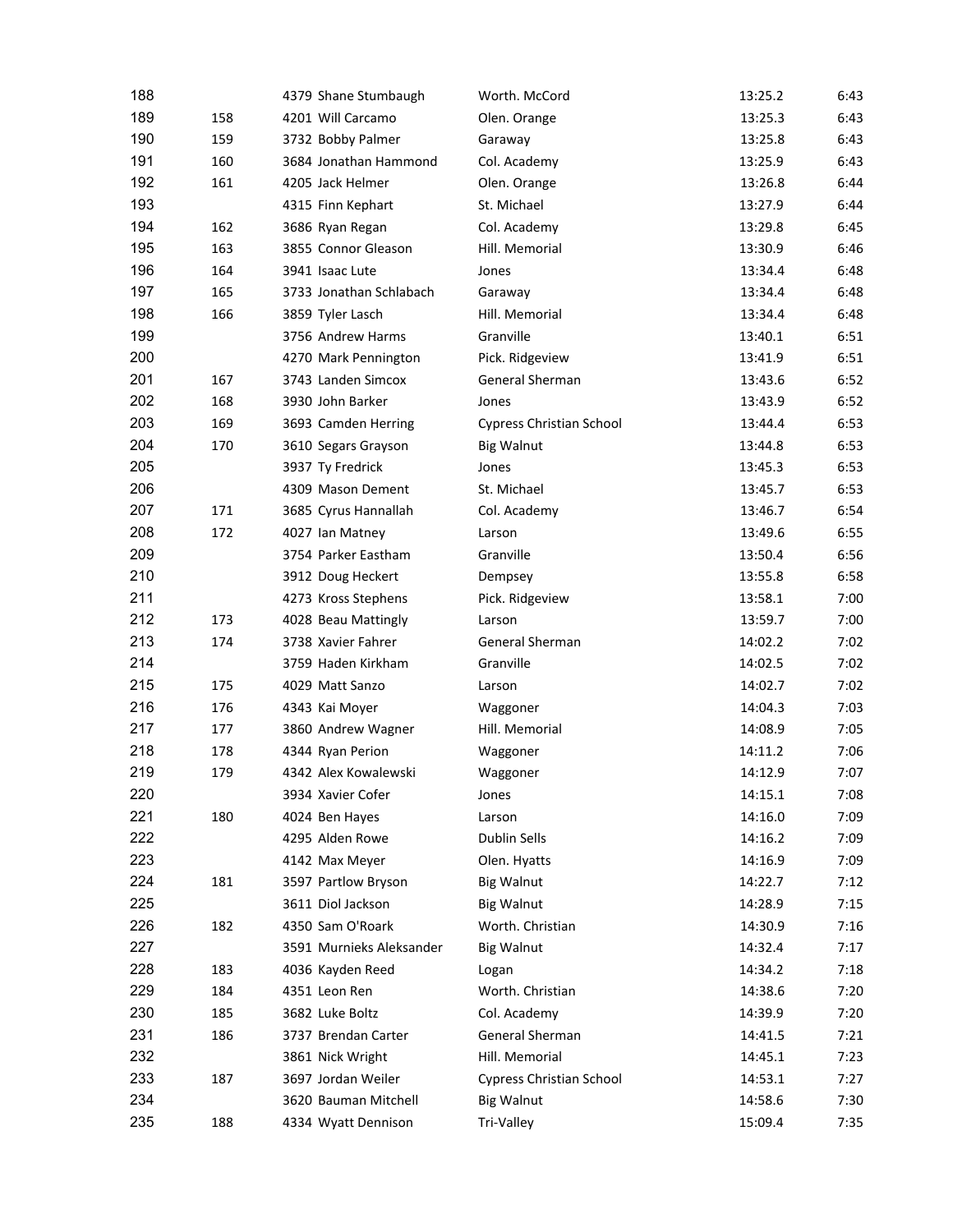| 236 | 189 | 4020 Keaton Carpenter | Larson                          | 15:14.0 | 7:38 |
|-----|-----|-----------------------|---------------------------------|---------|------|
| 237 |     | 3730 Jacob Gisinger   | Garaway                         | 15:22.1 | 7:42 |
| 238 | 190 | 4033 Zachary Herring  | Logan                           | 15:26.5 | 7:44 |
| 239 | 191 | 3694 Tyler Moore      | Cypress Christian School        | 15:26.6 | 7:44 |
| 240 | 192 | 3691 Eli Call         | <b>Cypress Christian School</b> | 15:30.8 | 7:46 |
| 241 | 193 | 3692 Hogan Davis      | <b>Cypress Christian School</b> | 15:38.1 | 7:50 |
| 242 |     | 3856 Aiden Hennes     | Hill. Memorial                  | 15:40.1 | 7:51 |
| 243 | 194 | 3696 Jason Weiler     | <b>Cypress Christian School</b> | 15:40.4 | 7:51 |
| 244 | 195 | 3688 Yuvraj Tammina   | Col. Academy                    | 15:47.6 | 7:54 |
| 245 | 196 | 4336 Mathew Murphy    | Tri-Valley                      | 16:47.4 | 8:24 |
| 246 | 197 | 4037 Robbie Shirey    | Logan                           | 16:47.9 | 8:24 |
| 247 | 198 | 4348 Nathan Fry       | Worth. Christian                | 16:53.5 | 8:27 |
| 248 | 199 | 4352 Synjin Sharp     | Worth. Christian                | 17:43.2 | 8:52 |
| 249 | 200 | 4349 Will Muskopf     | Worth. Christian                | 18:26.7 | 9:14 |
| 250 | 201 | 3683 Robert Gerst     | Col. Academy                    | 18:34.0 | 9:17 |
| 251 |     | 3617 Rines Kyle       | <b>Big Walnut</b>               | 19:51.1 | 9:56 |
|     |     |                       |                                 |         |      |

1. New Albany

 6 13 29 32 34 (50) (61) = 114 Will Benseler, Luke Weibel, Preston Kim, Evan McClelland, Carson Walters, Andy Dunn, Owen Weikert

2. Davis

2 15 22 31 64 (109) = 134

 Spencer McClellan, Bryce Page, Jackson Jordan, Justin Ward, Reece Page, Coleman Thomas

3. Pick. Lakeview

 12 18 27 39 40 (47) (54) = 136 Hunter Hoskins, Mason Wahoff, Justin Schumaker, Aiden Eberhardt, Max White, Caden Watts, Grant Turnbull

4. Centerville

10 19 36 38 41 (45) (59) = 144

Tyler Job, Jacob Spaulding, Nick Tipple, Gabe Walter, Seth Boehmer,

Conner Krause, Aidan Zink

5. Olen. Liberty

20 21 28 58 60 (68) (74) = 187

 Luke Galloway, Jackson Shultz, Zachary Warrick, Tommy Richards, Andrew Lee, Connor Kilrain, Drew Gaitten

6. Hill. Weaver

17 25 49 71 84 (87) (88) = 246

Reilly Vann, Nick Puhl, Alex Hudson, Jake Sampson, Brady Whiteside,

Ryan Clark, Roman Neimeier

7. Olen. Hyatts

11 16 24 95 102 (108)(138) = 248

Ean Encarnacion, Taye Gonzalez, Gavin Weis, Jack Federer, Nathan

Beasley, Declan Johnson, Joshua McKnight

8. St. Michael

5 14 52 56 123 (135)(147) = 250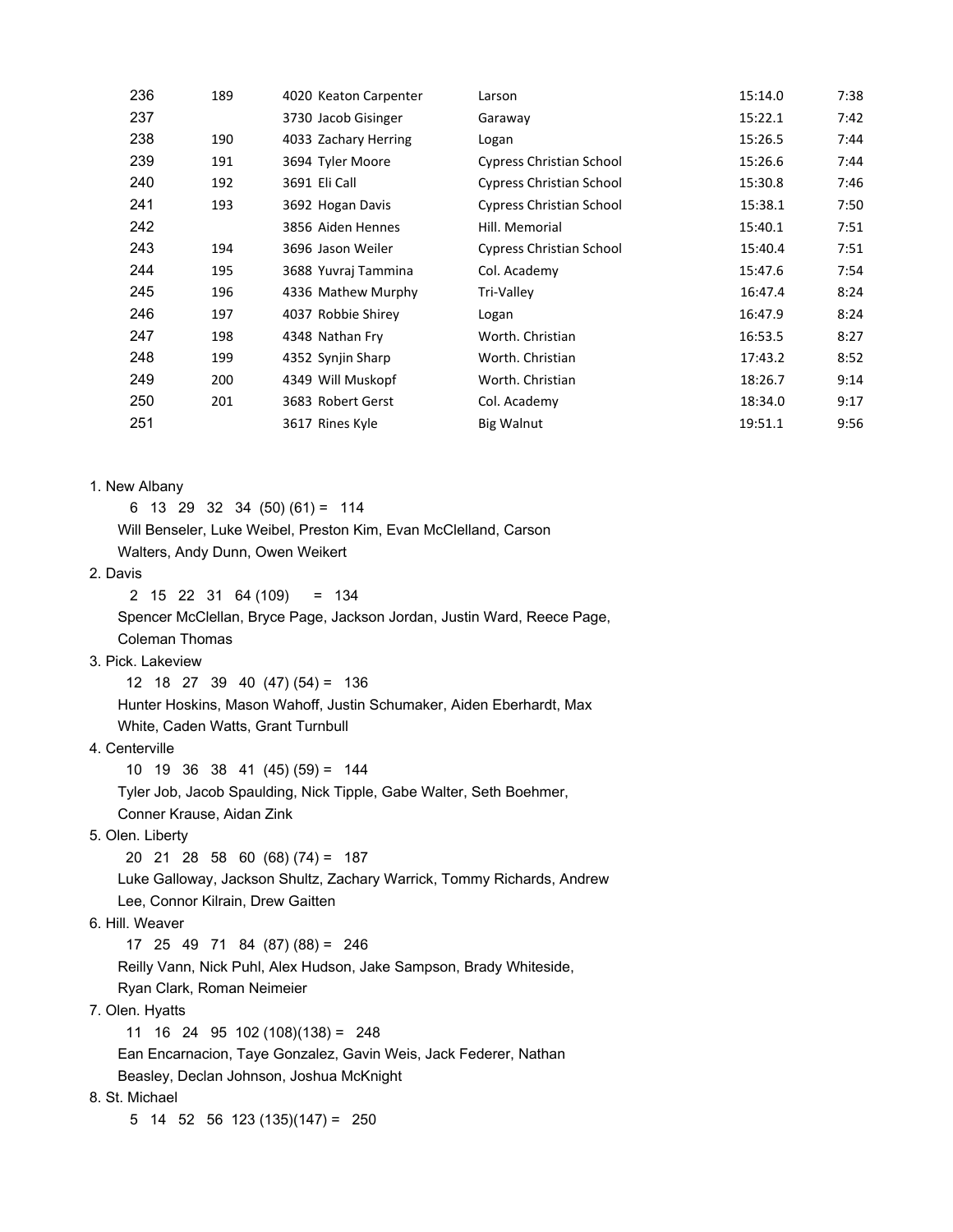Max Latshaw, Cris Kubatko, Luke Knueve, Carson Smith, Joe White, Jake Vanausdale, Freddy Shimp 9. Worthingway 8 26 66 75 97 (118)(122) = 272 Aaron Lees, Matthew Fralic, Samuel Caine, Aidan Crowley, David Horton, Miles Howland, Parks Adams 10. Granville 4 7 43 129 131 (132)(157) = 314 Dylan Christian, Eli Kretchmar, Nathan Hunter, Ethan Guglielmi, Dylan Sarrensen, Julian Rodgers, Trent Walker 11. Dempsey 30 42 78 89 92 (112)(113) = 331 Blake Frisch, Dylan Ashworth, Parker Nevius, Eric Stewart, Toby Thomas, Juan Tello, Liam Waselko 12. Pick. Ridgeview 1 51 85 98 100 (145)(149) = 335 Jailen Willis, Andrew Klipfer, Owen Sauer, Gavin Kelly, Andrew Osler, Trevor Blankenship, Griffin Burkey 12. Marysville 23 48 69 90 105 (107)(110) = 335 Sean Shultz, Brian Boston, Bryce Thomas, Graham Guider, Jackson Segner, Cannon Moser, Samuel Skidmore 14. Dublin Grizzell 53 62 67 83 94 (96)(106) = 359 Andy Powell, Jack Like, Brooks Clouser, Joey Duco, Quinn McCrabb, Toma Davis, Nolan Boyea 15. Worth. McCord 3 63 77 117 119 (121)(141) = 379 Luke Miller, Daniel Battle, Nate Harris, Chris Coppel, Owen Marano, Jackson Pinschenat, Luke Gilbert 16. Dublin Karrer 46 70 86 103 104 (111)(116) = 409 Josh Razor, Zakary Boroff, Liam Shaughnessy, Ben Bornhorst, Aidan Eberhardt, Cade Ware, Evan Jajack 17. Garaway 35 80 114 136 151 (159)(165) = 516 Brendan Chapman, Parker Graf, Quinten Schwartz, Zach Wicker, Heinrich Asbury, Bobby Palmer, Jonathan Schlabach 18. Tri-Valley 9 55 72 188 196 = 520 Alex Williams, Nathan Sauerbrey, Arpen Parekh, Wyatt Dennison, Mathew Murphy 18. General Sherman 33 81 99 140 167 (174)(186) = 520 Colton Thress, Aidan Whitlatch, Styron Lebbie, Cortez Ferguson, Landen Simcox, Xavier Fahrer, Brendan Carter 20. Dublin Sells 73 76 115 128 133 (137)(144) = 525